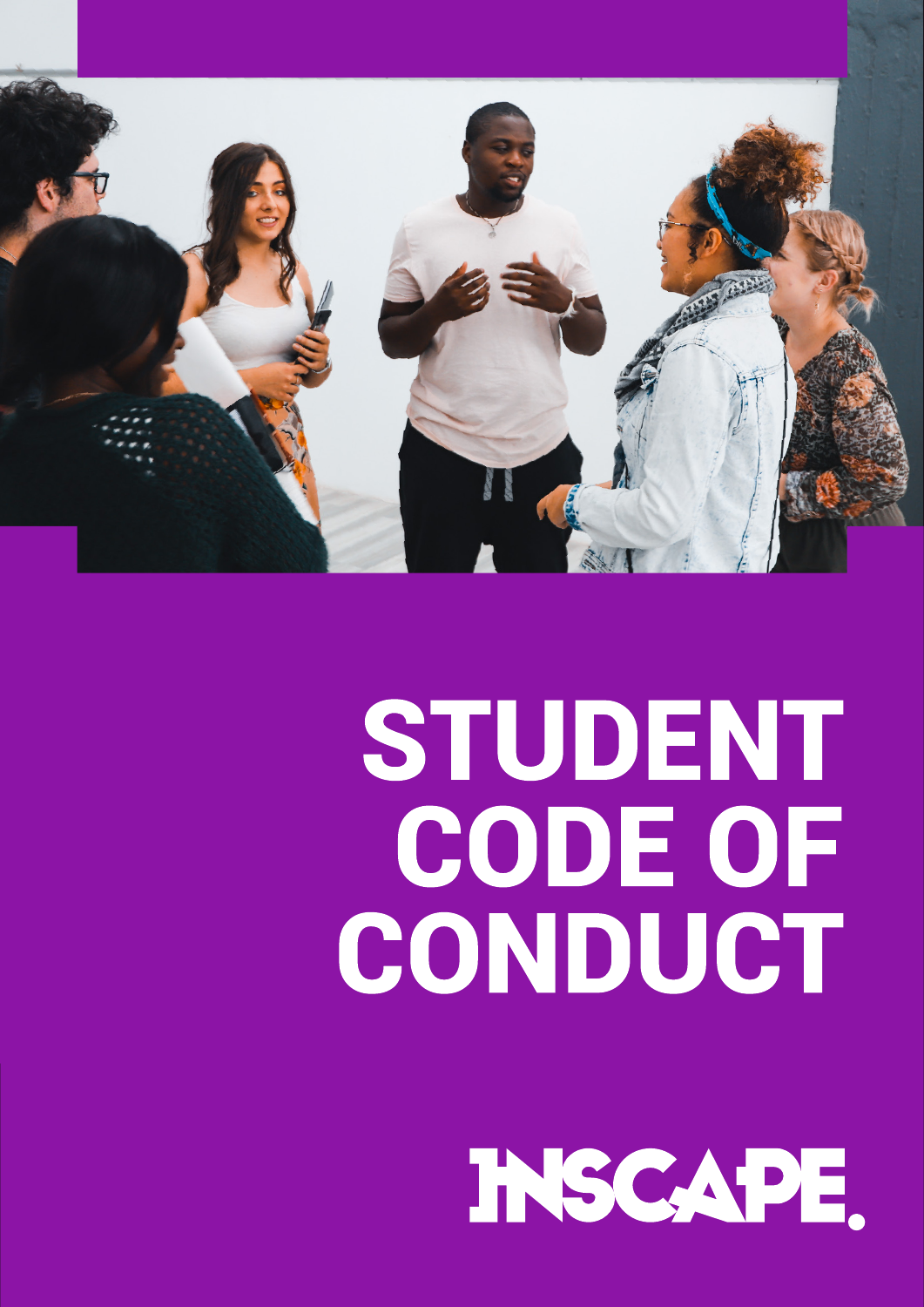

to develop each individual to achieve their full potential in society.

# WWW.INSCAPE.AC BE LOCAL GO GLOBAL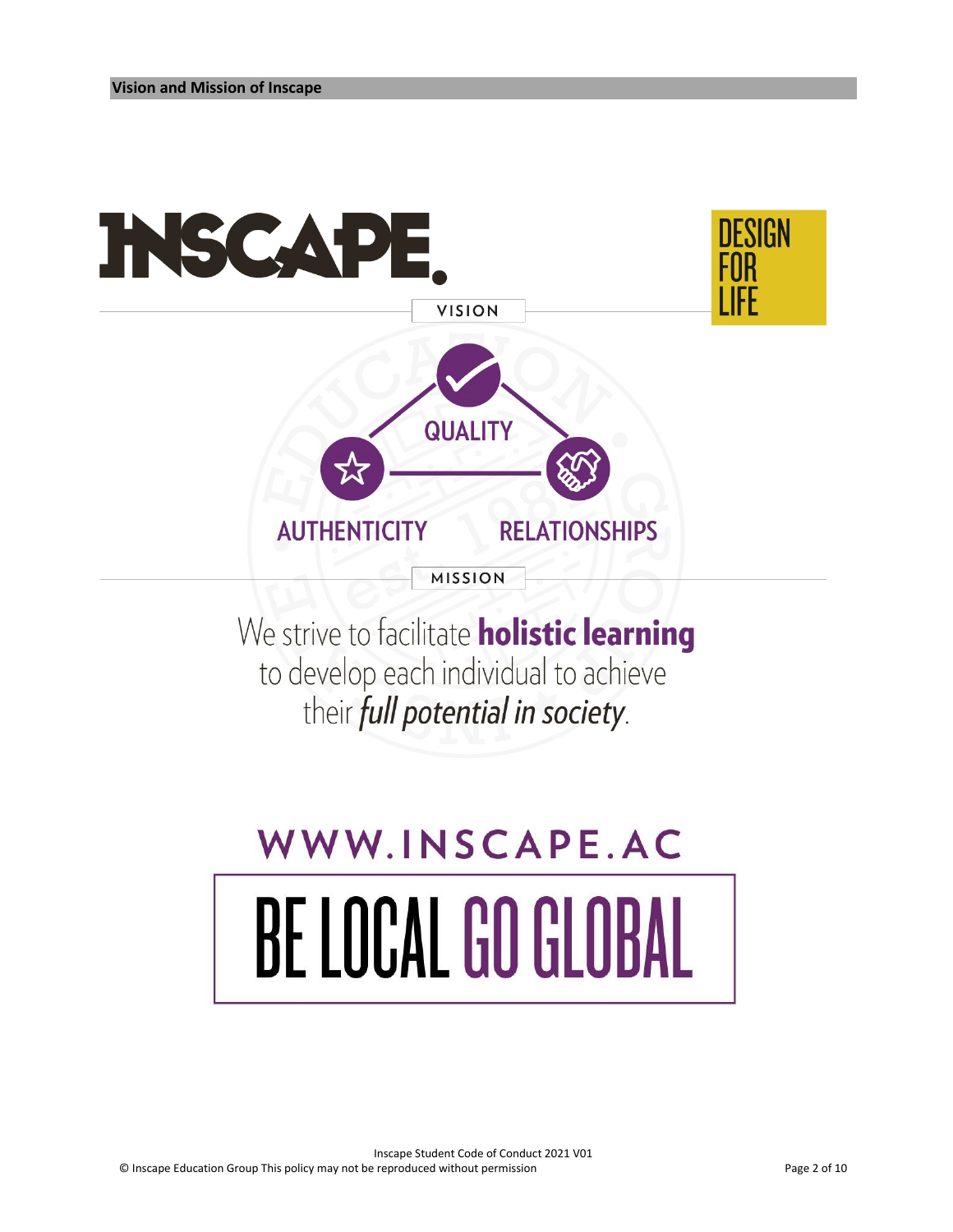| <b>PROPERTY</b>           | 4 |
|---------------------------|---|
| <b>WEAPONS</b>            | 5 |
| <b>ILLEGAL SUBSTANCES</b> | 5 |
| <b>STUDENT BEHAVIOR</b>   | 6 |
| <b>TECHNOLOGY</b>         | 7 |
| FRAUD AND PLAGIARISM      | 7 |
| <b>MARKETING</b>          | 8 |
| <b>HEALTH AND SAFETY</b>  | 9 |
| <b>ACADEMICS</b>          | 9 |
|                           |   |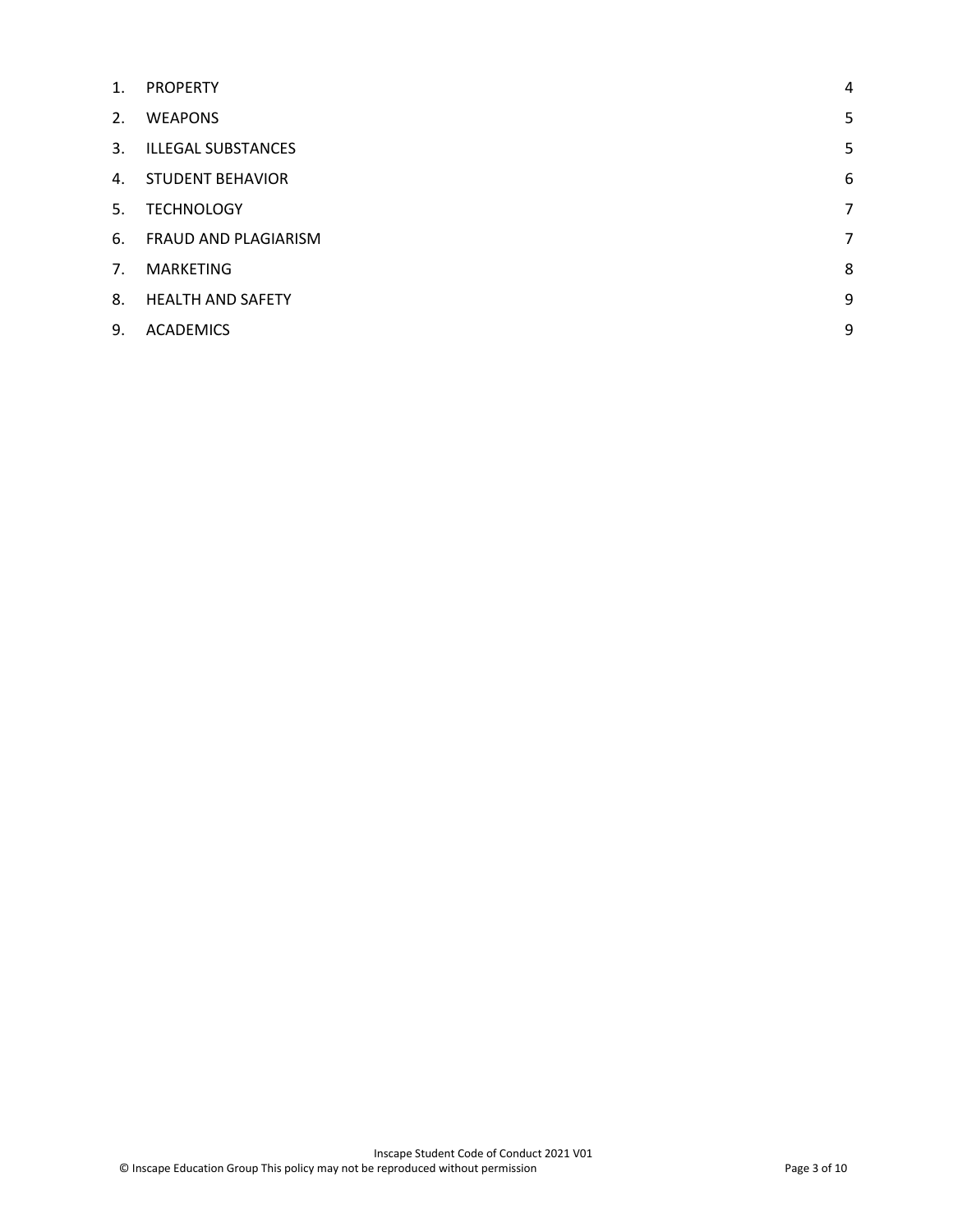# **STUDENT CODE OF CONDUCT**

## **AIM**

Inscape provides an environment conducive to learning, industry relevant programmes and courses, upto-date technology and informed lecturers. We require that the students take responsibility for their progress both on an academic and personal level to ensure their success. The overriding objective at Inscape is to develop our students into responsible, creative, successful, ethical practitioners with a passion for their profession.

# **PURPOSE**

This policy describes the institutional expectation of Inscape students and details what would be considered as misconduct.

### **SCOPE**

This policy applies to all students enrolled at Inscape for any contact or distance qualification or short course.

### **PRINCIPLES**

Students are expected to comply with the laws that Inscape functions within as well as with institutional policies, procedures and directives. Inscape student conduct should align with the vision and mission of the institution, as such students are expected to be professional, responsible, ethical, respectful and diligent.

All policies and handbooks are reviewed and updated regularly, and it therefore remains the student's responsibility to read these policies and procedures from time to time to remain up to date. It is the student's responsibility to comply with the Inscape policies. Misconduct where a student does not comply with the institutional rules and policies may result in disciplinary action and noncompliance may be grounds for disciplinary action.

# <span id="page-3-0"></span>**1. PROPERTY**

- 1.1 A student may not use or handle Inscape property with malicious intent.
- 1.2 A student may not remove/use any Inscape property, equipment or amenities without prior consent.
- 1.3 A student may not damage or use Inscape property inappropriately.
- 1.4 A student may not displace any staff, fellow students or visitor's equipment and/or property without prior permission from the owner.
- 1.5 A student will not perpetrate any form of theft of Inscape property, or from any person on Inscape's premises. If found in possession of stolen property it will be seen as an act of theft.
- 1.6 A student may not forcefully deny entry or exit to a fellow student from any Inscape Campus.
- 1.7 A student may not obstruct access through traffic, movement and class transfers of any Inscape student, member of staff and/or visitor or member of the public.
- 1.8 Students shall not litter and will remain responsible for cleaning their workspaces, studio and equipment at the end of every session.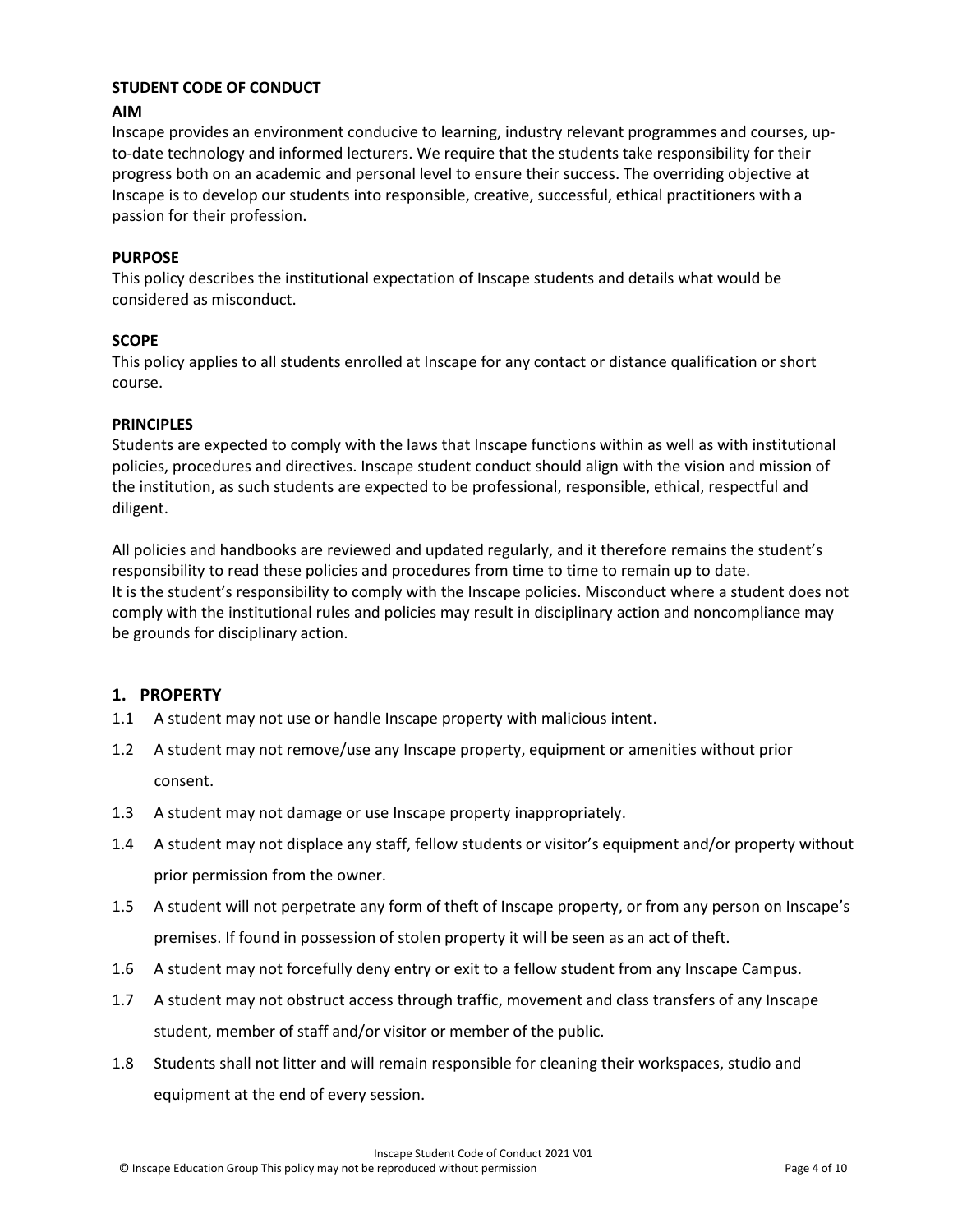- 1.9 A student may under no circumstance hang up any images such as a poster, picture and/or advertisement without permission, should permission not have been granted.
- 1.10 Inscape does not accept responsibility for the loss, theft, or damage to any property (including vehicles) on campus.

# <span id="page-4-0"></span>**2. WEAPONS**

Students may under no circumstances bring dangerous weapons onto any Inscape Campus or National Office. Dangerous weapons may be considered any implement that can cause bodily harm with or without intent. This includes but is not limited to:

- knives daggers switchblades firearms or guns explosives martial arts equipment electrical tazers poisons – in gas or liquid form.
- 2.1 Should a student be found in possession of a dangerous weapon it will be confiscated and locked away and the student's account payer/s will be notified.
- 2.2 In the case of assault or intent to assault with a weapon, point 2.2. will be enforced and the local police will be notified.

# <span id="page-4-1"></span>**3. ILLEGAL SUBSTANCES**

- 3.1 No student may bring illegal substances as defined by the Drug and Drug Trafficking Act 140/1992 to any of the Inscape campuses.
- 3.2 A student may not possess, distribute, sell or provide any illegal drug (defined by the Drug and Drug Trafficking Act 140/1992) or alcohol on any of the Inscape Campuses.
- 3.3 Inscape reserves the right to search a student should they be suspected of holding any illegal substances.
- 3.4 Students may not use alcohol on Inscape Campus premises unless permitted by the Campus Director.
- 3.5 A student that is found attending sessions under the influence of an intoxicating substance will be asked to leave the premises and where necessary escorted off the premises.
- 3.6 A student who displays drunk and disorderly behaviour and/or any other behaviour as a result of an intoxicating substance may be escorted off the campus premises.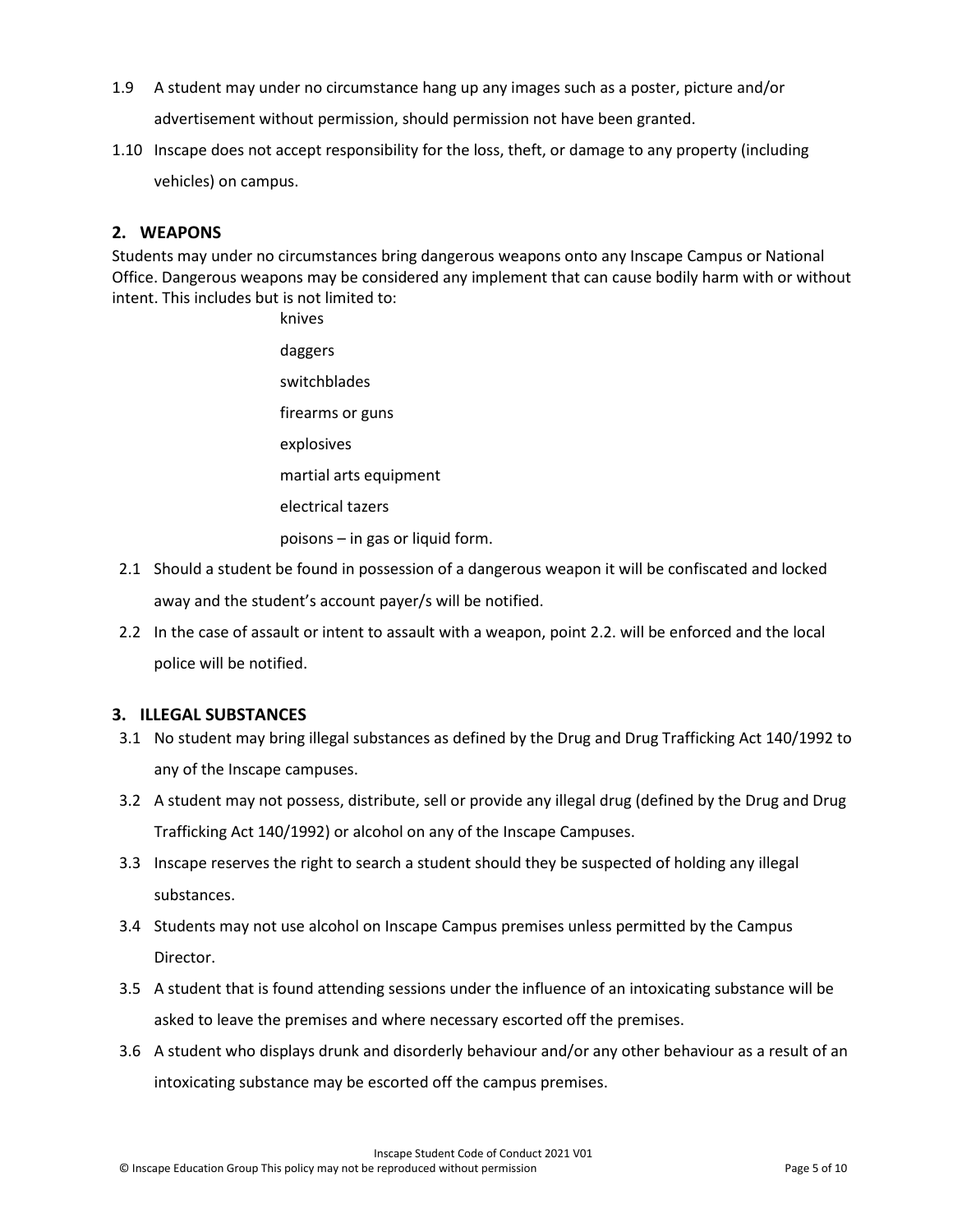# <span id="page-5-0"></span>**4. STUDENT BEHAVIOR**

- 4.1 A student may not stalk, harass, intimidate or bully a fellow student or member of staff. This includes cyber bullying and intimidation.
- 4.2 A student may not behave in a manner that restricts or hinders a fellow student's or member of staff's ability to work.
- 4.3 Students shall at all times act and communicate respectfully towards all fellow Inscape students, staff, contracted employees and guests.
- 4.4 Students are seen as ambassadors of Inscape and will therefore act respectfully towards Experiential Training hosts, Job Shadowing hosts and members of the public.
- 4.5 Students may not under any circumstance degrade a fellow Inscape student, member of staff or the general public based on religion, gender, race and/or sexual orientation.
- 4.6 Students may not, in all forms of communication, use abusive language towards a fellow Inscape student, member of staff or the general public.
- 4.7 A student may not solicit any form of business from Inscape without declaring the nature of the business and/or asking permission from the Campus Director, this includes advertising goods for sale, fundraising or money collection on the campus without the prior written consent of the Campus Director.
- 4.8 Students need to familiarize themselves with the Student Handbook and Academic Policies and Procedures made available on the Learning Management System.
- 4.9 If a student commits any criminal act according to the law of the residing country of the Inscape Campus they are attending, they will be subject to an Inscape disciplinary hearing.
- 4.10 If a student is convicted of any criminal act by their residing county's judicial system, they will be subject to a disciplinary hearing at Inscape.
- 4.11 Should a student observe any form of misconduct on campus or on Inscape communication platforms they must report it immediately to the Campus Director.
- 4.12 Should a student observe any form of misconduct and not report it to the Campus Director they may be subjected to a disciplinary hearing and be held accountable for identified misconduct.
- 4.13 Should a student assist in or encourage any other student to commit an act which constitutes misconduct they will be subjected to a disciplinary hearing and may be held accountable for identified actions.
- 4.14 A student must at all times be able to produce their student card and number as form as identification on Inscape premises for security purposes.
- 4.15 Smoking is not permitted in the Campus buildings. Designated smoking areas must be adhered to and cigarette butts must be disposed of by the student.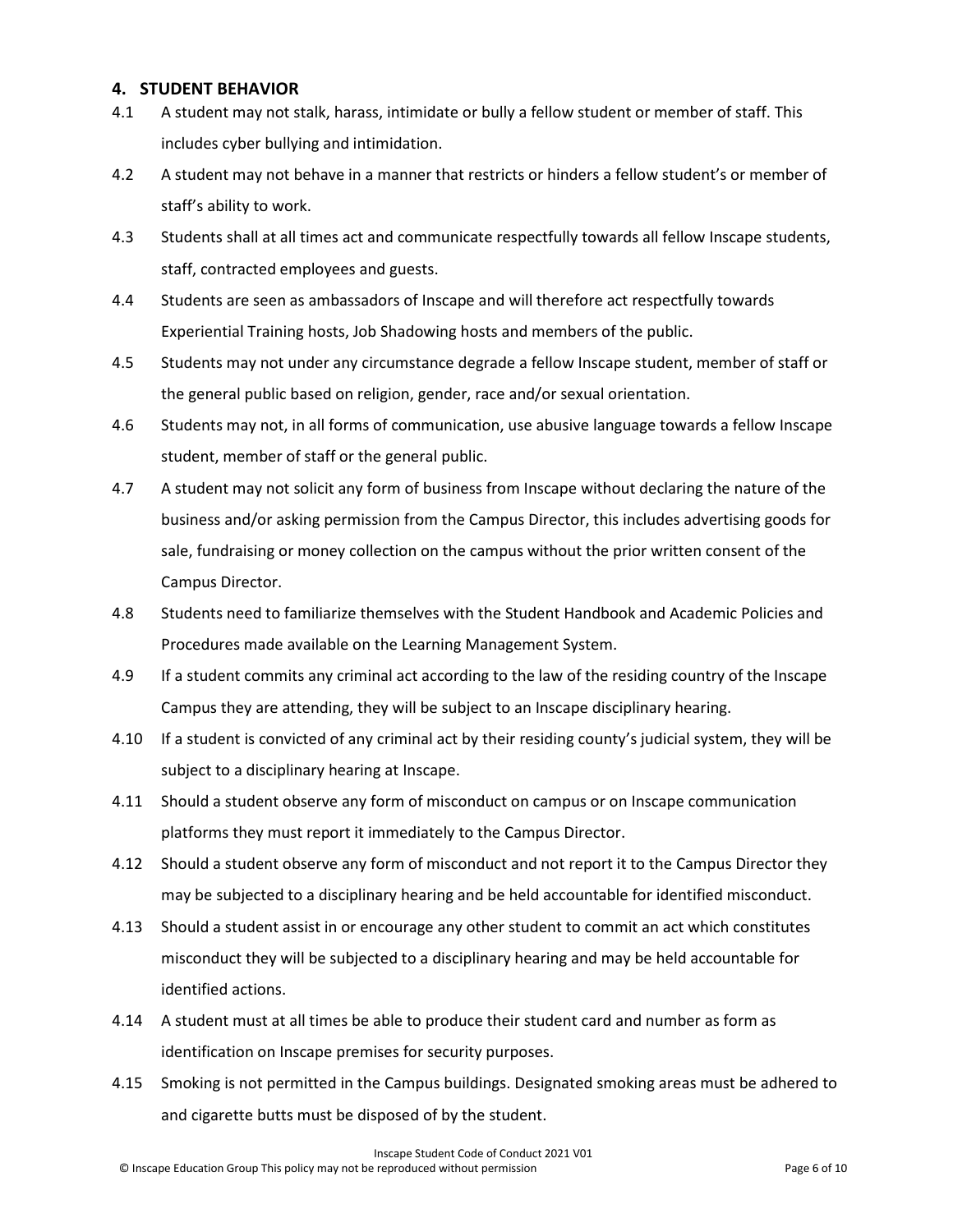- 4.16 Students may not make or receive telephone calls during lecture sessions unless permission has been granted under special circumstances.
- 4.17 Students are to dress appropriately at all times when attending classes and when representing Inscape.
- 4.18 Students will comply with any parking rules as set out per Inscape Campus.

# <span id="page-6-0"></span>**5. TECHNOLOGY**

- 5.1 All Inscape course material (digital or physical) is subject to Inscape copyright. No student may copy, distribute or reproduce Inscape courseware other than for the purpose of their own private use.
- 5.2 All material created for Inscape, including but not limited to digital notes, physical notes, computer software and recordings (audio or visual) remains the property of Inscape unless otherwise stipulated through a legal agreement.
- 5.3 Students may not make illegal copies of any software provided by the institution.
- 5.4 All students acknowledge that all software licenses provided are for the duration of their studies and are to be used for academic purposes alone.
- 5.5 No student may share their network login details, usernames and/or passwords with a third person.
- 5.6 No student may change another student's network login details, usernames and/or passwords with or without their consent.
- 5.7 Downloading, storing, generating and/or distributing any form of media (including but not limited to printing, videos, social media platform media) that is racist, sexist, politically deprecating, pornographic or religiously offensive will result in a disciplinary hearing.
- 5.8 Intentionally sending messages, files and/or attachments that are infected with viruses or considered as spam or attempting to hack any of the Inscape systems, will result in a disciplinary hearing.
- 5.9 Any form of cyber bullying (including but not limited to destructive messages via email, text messages, social media messages and/or audio messages) will not be tolerated and is considered misconduct.

# <span id="page-6-1"></span>**6. FRAUD AND PLAGIARISM**

6.1 Inscape takes the misuse of anyone elses, or your own work seriously, therefore plagiarism, copying another author's work or using source text and images without reference is covered in the Inscape Plagiarism Policy.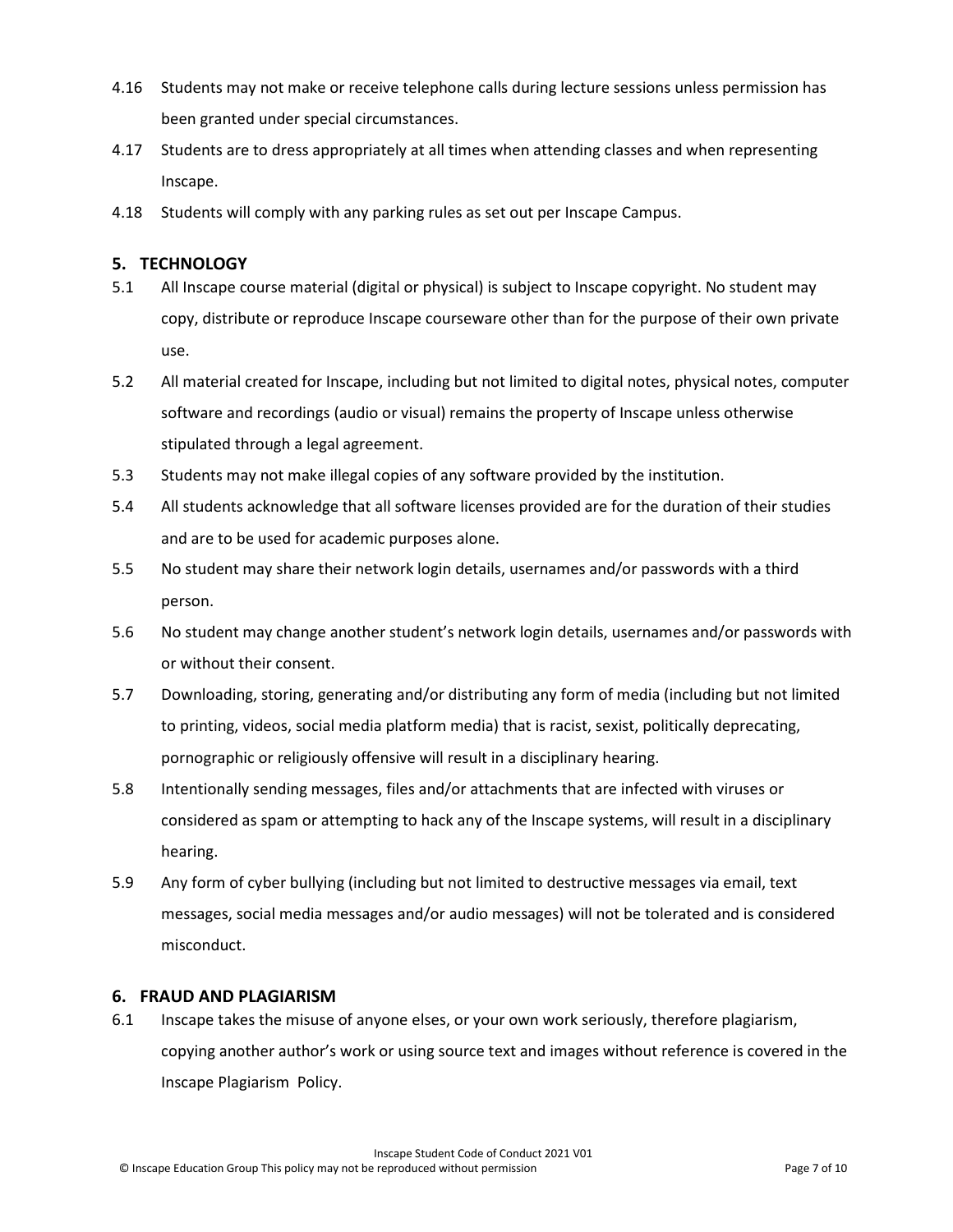- 6.2 When a student is found to be guilty of multiple instances of copying or plagiarism the consequences may be expulsion.
- 6.3 Students are encouraged to make use of the software made available to them to check their work for plagiarism, understanding that these software are not 100% accurate, therefore, honesty is the best approach to avoiding plagiarism.
- 6.6. Falsification of any documents is considered a criminal act.
- 6.7. Falsification of current or previous qualifications in order to gain admission or the falsification of current information will be seen as fraud and will result in disciplinary action. The case will be reported to SAQA who will lodge a case with the Police and add the candidate to the SAQA list.
- 6.8. Falsification of names, identification numbers or passport numbers will be seen as fraud and will be reported to the relevant authorities and will result in disciplinary action.
- 6.9. Falsification of any documents relating to Experiential Training be seen as fraud and will be reported to the student's host company as well the relevant authorities and will result in disciplinary action.
- 6.10. Falsification of medical information or documentation including Doctors letters or medical certificates, will be seen as fraud and will result in disciplinary action.
- 6.11. Falsification of email details (such as time, dates and recipients) and project deadline notifications will be seen as fraud and will result in disciplinary action.
- 6.12. Students should consult the Inscape Plagiarism Policy and the Teaching and Learning Policy for further details regarding plagiarism and the consequences of academic dishonesty.

# <span id="page-7-0"></span>**7. MARKETING**

- 7.1 A student may not knowingly make a misleading or false statement or allegation about Inscape.
- 7.2 A student may not intentionally provide false information about Inscape.
- 7.3 Students need to ask permission from the marketing department [marketing@inscape.co.za](mailto:marketing@inscape.co.za) when making use of Inscape's corporate branding.
- 7.4 All work produced by Inscape students remains the property of Inscape, students must make their work available if required for competitions, display at Inscape events and for use as promotional material.
- 7.5 Students are the heart of the organisation and as such are expected to subscribe to the Inscape ethos and promote Inscape at every level and touch point in a positive light.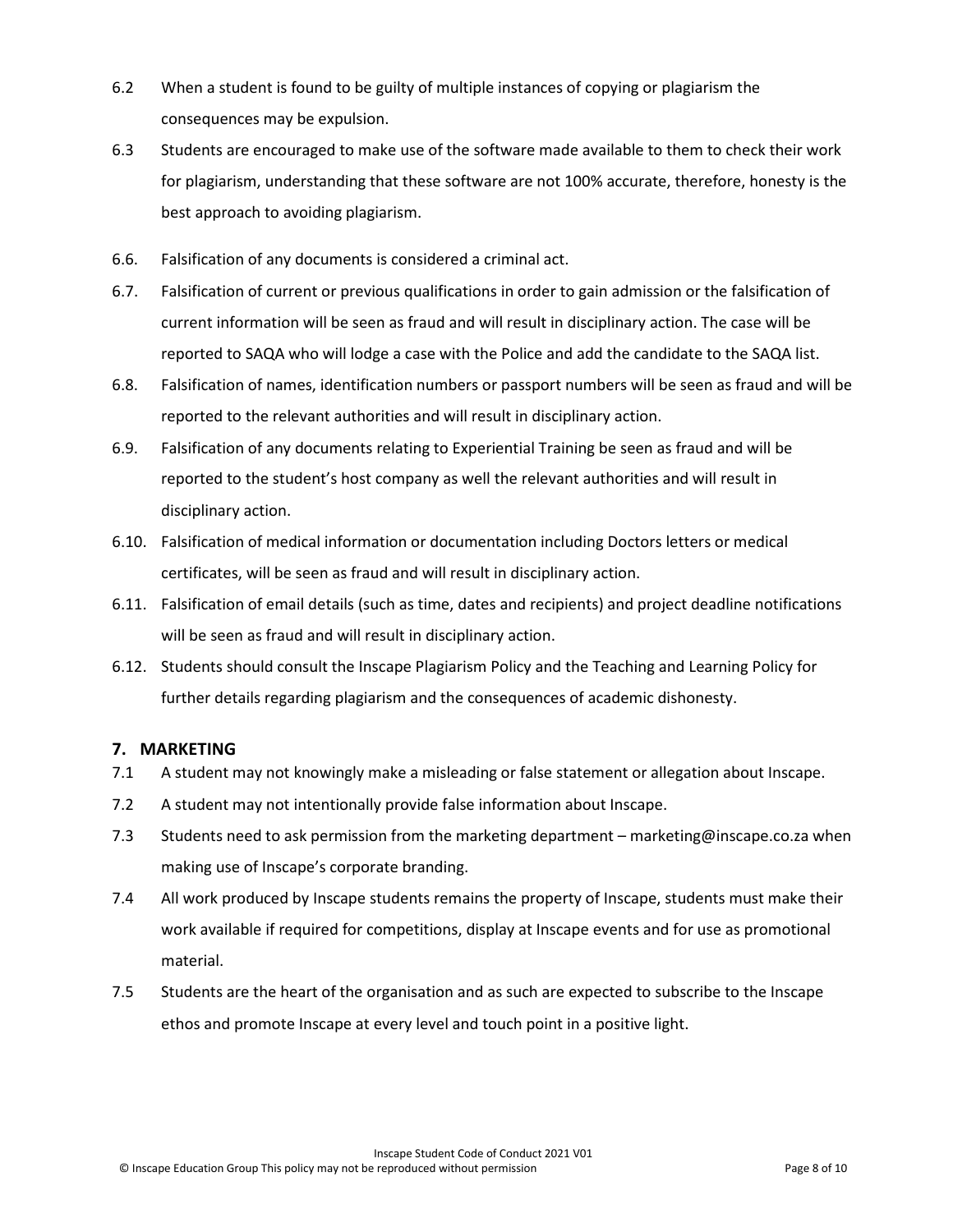## <span id="page-8-0"></span>**8. HEALTH AND SAFETY**

- 8.1 Students must be familiar with campus emergency numbers and know the location of all campus emergency stations. Be familiar with your campuses safety procedures as displayed on campus including but not limited to the fire exits and escape routes.
- 8.2 Students must be alert and aware of their surroundings by limiting distractions such as cell phones, laptops and notebooks.
- 8.3 Where possible students should walk in groups, if a student must travel alone walk, drive, or bike in well-lit areas. Students must be sure to alert someone of their whereabouts at all times.
- 8.4 Park in safe and/or well-lit area.
- 8.5 Never leave electronic devices in open, visible areas in a vehicle or unattended on campus.
- 8.6 Report any suspicious activity to the Campus Director or a relevant Manager and notify them about any suspicious people, vehicles or activities in or outside of the Inscape building.
- 8.7 If a student witnesses a crime being committed on campus, contact Campus Director or any of the Campus Administration staff.

### <span id="page-8-1"></span>**9. ACADEMICS**

- 9.1 Inscape will assign students to lecture sessions at its discretion and may change the lecture sessions if necessary, after giving students advanced notice.
- 9.2 Students may only attend lecture sessions to which they have been assigned unless otherwise arranged with the Campus Director.
- 9.3 Students may not provide access to classes to anyone who is not registered for the subject.
- 9.4 Due Performance (DP) is based on attendance of lectures. All students are expected to attend at least 80% of lecture sessions each year and to be present for the duration of each session. A student's DP may be taken into account when work is assessed, and promotion or graduation is considered.
- 9.5 Where illness exceeds one day, the student is to tender a Medical Certificate.